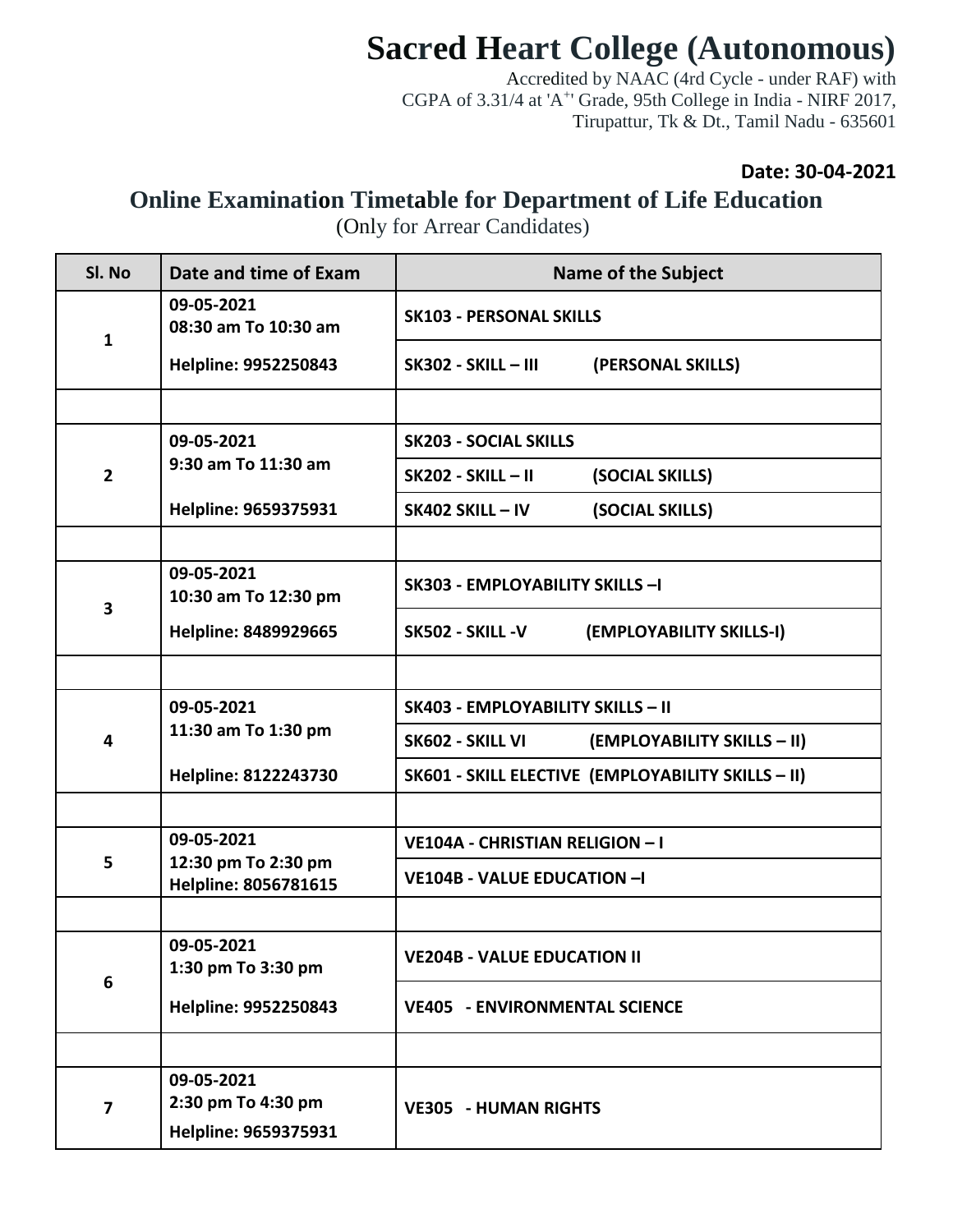## **Guidelines for Online Examination of Life Education Papers:**

- 1. First check and confirm whether your Register Number and Name is displayed in the list of Arrear Candidates. If your name is listed, then follow the below guidelines.
- 2. The Arrear Exams for Life Education papers will be conducted through Google Classroom.
- 3. In your mobile download and install 'Google Classroom' App from Playstore.
- 4. After installation click the + symbol to join the class. In this step you will be asked to enter a 'class code'.
- 5. Contact the helpline numbers to get your class code for online registration.
- 6. Once you join the Google Classroom you will be able to see the question papers which will be published on 09/05/2021 as per the Exam Time Table.
- 7. You have to write the exams in A4 sheets only.
- 8. On the first page of answer sheet clearly write your Register Number, Name, Subject Code and Subject Name without fail.
- 9. From the second page to last page write your Register Number and Name on the top right corner of each A4 sheet.
- 10. Write page numbers on each answer sheet.
- 11. Complete your exam within the exam duration as per the time table.
- 12. Immediately after writing the exams, scan the answer sheets with 'Clear Scan' app and save it as PDF file. You have to submit the PDF file in Google classroom within the duration of the exam. 30 minutes grace time will be given for scanning and uploading of your answer sheets.
- 13. Then, without making any correction or changes the original answer sheets to be handed over at Life Education Department Office.
- 14. Submit your original answers sheets before 5.00.p.m. on 10<sup>th</sup> May 2021.
- 15. Only the original answer sheets will be validated for marks.
- 16. Original answer sheets will not be accepted if there is no record of submission of soft copies in Google classroom within the time.
- 17. Original answer sheets will be cross verified with the soft copies submitted in online for any changes or corrections. If we found any mismatch in the submission of online and physical documents, then the answer sheets will not be considered for validation of marks.
- 18. You can contact the helpline numbers for any queries and support.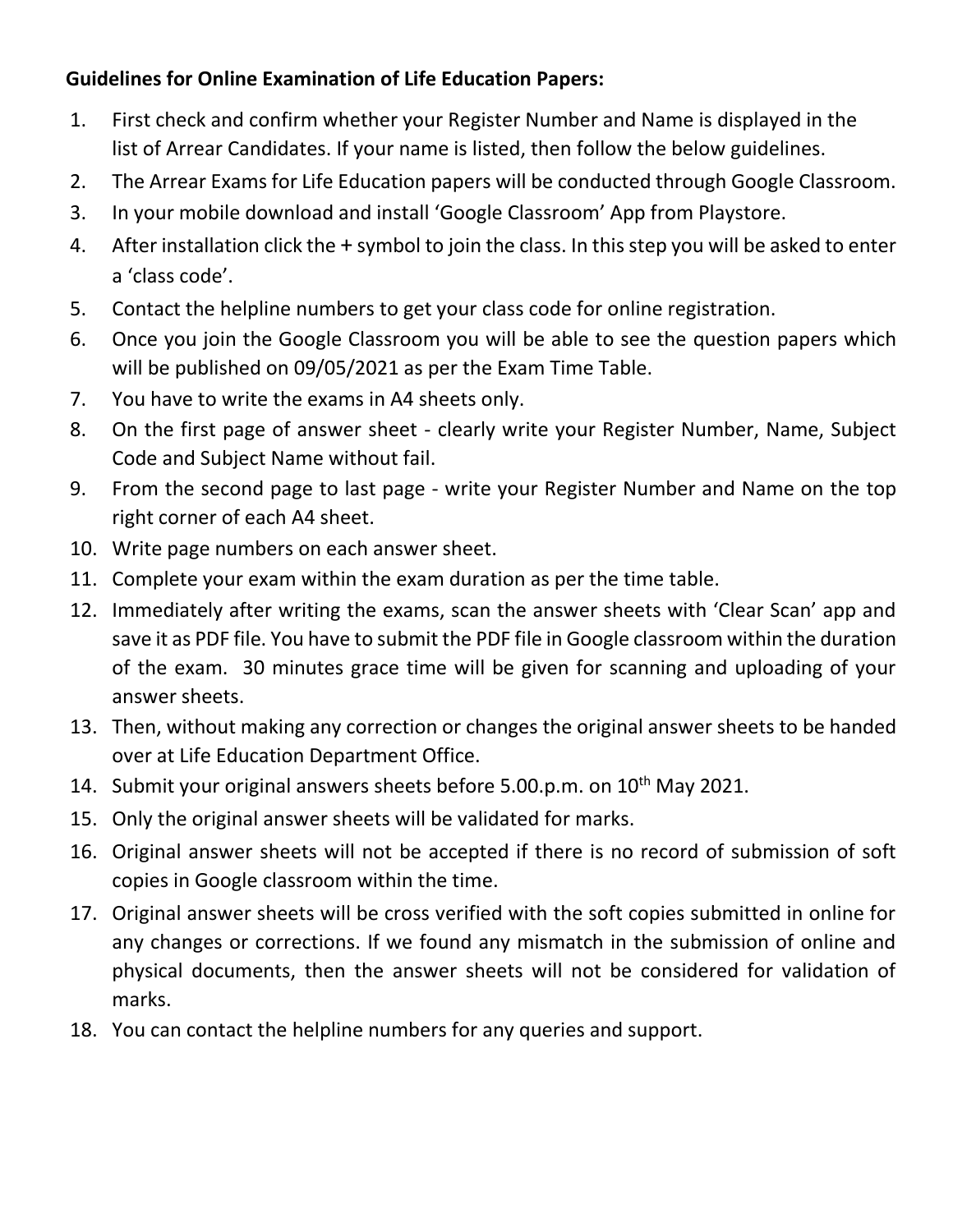|                         | <b>LIST OF ARREAR CANDIDATES</b> |                        |                     |  |
|-------------------------|----------------------------------|------------------------|---------------------|--|
| SI. No                  | Reg.No                           | <b>Name</b>            | <b>Subject Code</b> |  |
| $\mathbf{1}$            | AU11029                          | PRITHIVIRAJ T          | <b>SK601</b>        |  |
| $\mathbf{2}$            | AU120159                         | <b>PRADHEEP R</b>      | <b>SK601</b>        |  |
| 3                       | AU150165                         | <b>KIRAN K</b>         | <b>SK402</b>        |  |
|                         | AU150165                         |                        | <b>SK502</b>        |  |
|                         | AU160014                         |                        | <b>SK502</b>        |  |
| $\overline{\mathbf{4}}$ | AU160014                         | <b>AADIL A</b>         | <b>SK602</b>        |  |
|                         | AU160014                         |                        | <b>SK302</b>        |  |
| 5                       | AU160026                         | JEEVARATHINAM M        | <b>SK202</b>        |  |
|                         | AU160026                         |                        | <b>SK302</b>        |  |
| 6                       | AU160352                         | <b>KOUSHICK T</b>      | <b>SK402</b>        |  |
| 7                       | AU180024                         | <b>VIJAY K</b>         | <b>SK203</b>        |  |
|                         | AU180043                         |                        | <b>SK303</b>        |  |
| 8                       | AU180043                         | <b>SANTHOSHKUMAR A</b> | <b>VE305</b>        |  |
|                         | AU180142                         |                        | <b>VE405</b>        |  |
| 9                       | AU180142                         | <b>CHENGANMAL E</b>    | <b>SK403</b>        |  |
| 10                      | AU180165                         | <b>STEPHEN RAJ M</b>   | <b>SK303</b>        |  |
|                         | AU181157                         |                        | <b>VE204B</b>       |  |
| 11                      | AU181157                         | <b>ANAND KUMAR C</b>   | <b>SK103</b>        |  |
|                         | AU181170                         |                        | <b>VE104B</b>       |  |
|                         | AU181170                         |                        | <b>VE204B</b>       |  |
| 12                      | AU181170                         | <b>SUNILKUMAR R</b>    | <b>VE305</b>        |  |
|                         | AU181170                         |                        | <b>SK103</b>        |  |
|                         | AU181170                         |                        | <b>SK203</b>        |  |
|                         | AU190003                         | <b>SHARATH S</b>       | <b>VE305</b>        |  |
| 13                      | AU190003                         |                        | <b>SK303</b>        |  |
|                         | AU190008                         | <b>KRISHNAN M</b>      | <b>VE305</b>        |  |
| 14                      | AU190008                         |                        | <b>SK303</b>        |  |
|                         | AU190016                         |                        | <b>VE305</b>        |  |
| 15                      | AU190016                         | <b>SAMUVEL M</b>       | <b>SK303</b>        |  |
|                         | AU190020                         |                        | <b>SK303</b>        |  |
| 16                      | AU190020                         | <b>MADHAPPAN R</b>     | <b>VE305</b>        |  |
|                         | AU190030                         |                        | <b>VE305</b>        |  |
| 17                      | AU190030                         | <b>CHANDRUT</b>        | <b>SK303</b>        |  |
|                         | AU190033                         |                        | <b>VE305</b>        |  |
| 18                      | AU190033                         | <b>LOKESHWARAN M</b>   | <b>SK303</b>        |  |
|                         | AU190035                         |                        | <b>VE305</b>        |  |
| 19                      | AU190035                         | <b>INDHUMATHI N</b>    | <b>SK303</b>        |  |
| 20                      | AU190036                         | <b>BHARATH D</b>       | <b>SK303</b>        |  |
| 21                      | AU190038                         | <b>MOUNESH S</b>       | <b>VE305</b>        |  |
|                         | AU190053                         |                        | <b>VE305</b>        |  |
| 22                      | AU190053                         | <b>BEGANRAJ S</b>      | <b>SK303</b>        |  |
|                         | AU190056                         |                        | <b>VE305</b>        |  |
| 23                      | AU190056                         | <b>DINESHKANNAN E</b>  | <b>SK303</b>        |  |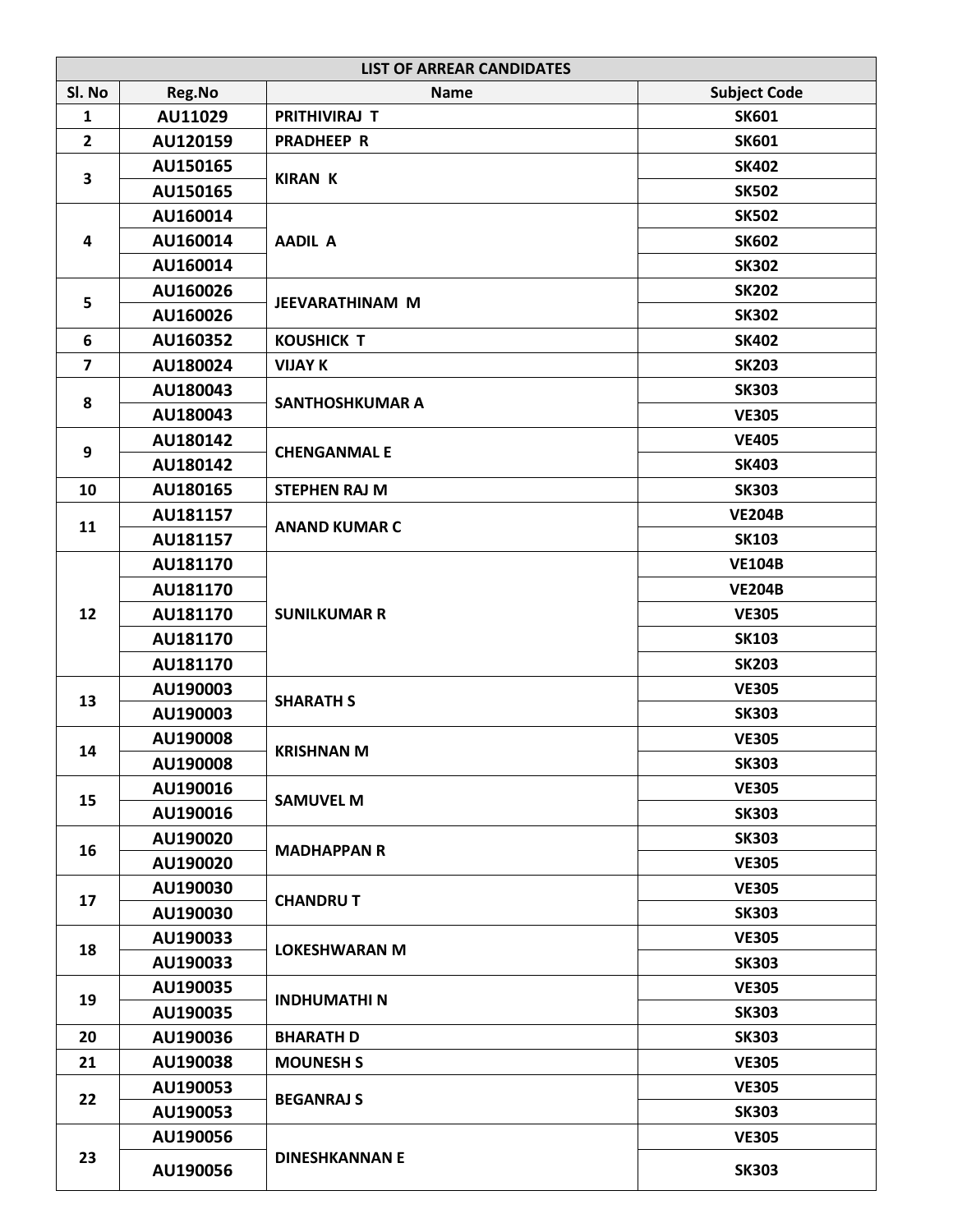| 24 | AU190060 | <b>SANTHOSHKUMAR M</b>        | <b>VE305</b>  |
|----|----------|-------------------------------|---------------|
|    | AU190060 |                               | <b>SK303</b>  |
| 25 | AU190061 | <b>NIRANJAN LOUIS N</b>       | <b>VE305</b>  |
| 26 | AU190068 | <b>PONMUDIG</b>               | <b>VE104B</b> |
| 27 | AU190069 |                               | <b>SK303</b>  |
|    | AU190069 | <b>GREENKUMAR J</b>           | <b>VE305</b>  |
|    | AU190070 |                               | <b>VE305</b>  |
| 28 | AU190070 | <b>SANTHOSH K</b>             | <b>SK303</b>  |
| 29 | AU190074 | <b>VELPRAKASH K</b>           | <b>VE305</b>  |
|    | AU190076 |                               | <b>VE305</b>  |
| 30 | AU190076 | <b>SRIHARI P</b>              | <b>SK303</b>  |
| 31 | AU190103 | <b>THABACIYA A</b>            | <b>VE305</b>  |
| 32 | AU190107 | <b>MARIYA ANTONYRAJ J</b>     | <b>VE305</b>  |
|    | AU190112 |                               | <b>VE305</b>  |
| 33 | AU190112 | <b>MARSHELL SAMUEL RICH S</b> | <b>SK303</b>  |
|    | AU190130 |                               | <b>VE305</b>  |
| 34 | AU190130 | <b>VICTOR S</b>               | <b>SK303</b>  |
|    | AU190131 |                               | <b>VE305</b>  |
| 35 | AU190131 | <b>VIMAL RAJ A</b>            | <b>SK303</b>  |
| 36 | AU190137 | <b>AMALA SELVAN J</b>         | <b>VE305</b>  |
|    | AU190139 |                               | <b>VE305</b>  |
| 37 | AU190139 | <b>MANOJKUMAR R</b>           | <b>SK303</b>  |
| 38 | AU190140 | <b>MERRICK I</b>              | <b>VE305</b>  |
| 39 | AU190145 | <b>SUSAI RAJ A</b>            | <b>VE305</b>  |
| 40 | AU190147 | <b>DHILIMOORTHY S</b>         | <b>VE305</b>  |
| 41 | AU190149 | <b>VIMALRAJ L</b>             | <b>VE305</b>  |
|    | AU190169 |                               | <b>VE305</b>  |
| 42 | AU190169 | <b>JALEEL J</b>               | <b>SK303</b>  |
| 43 | AU190171 | <b>SUDHARSAN M</b>            | <b>VE305</b>  |
| 44 | AU190321 | <b>NITHIN M</b>               | <b>VE305</b>  |
| 45 | AU190439 | <b>AGILAN D</b>               | <b>VE305</b>  |
| 46 | AU190451 | <b>DHANASEELAN C</b>          | <b>VE305</b>  |
| 47 | AU190515 | <b>RAJIE</b>                  | <b>SK303</b>  |
| 48 | AU190553 | <b>MOHAMED ZAIN N</b>         | <b>VE305</b>  |
|    | AU190553 |                               | <b>SK303</b>  |
| 49 | AU191102 | <b>LINGESHWAR A</b>           | <b>SK303</b>  |
| 50 | AU191103 | <b>BESCHI FERNANDEZ D</b>     | <b>SK103</b>  |
| 51 | AU191109 | <b>NIRMAL ANTO R</b>          | <b>SK303</b>  |
| 52 | AU191119 | SOLAIYAZHAGAN P               | <b>VE305</b>  |
| 53 | AU191126 | <b>PARTHIBARAJ S</b>          | <b>VE305</b>  |
|    | AU191126 |                               | <b>SK303</b>  |
| 54 | AU191132 | <b>VIGNESH S</b>              | <b>SK303</b>  |
| 55 | AU191142 | <b>POOVARASAN P</b>           | <b>SK303</b>  |
| 56 | AU191144 | <b>GOKUL P</b>                | <b>VE305</b>  |
|    | AU191144 |                               | <b>SK303</b>  |
| 57 | AU191153 | <b>VELAN P</b>                | <b>SK303</b>  |
| 58 | AU191166 | <b>ARULSAMY N</b>             | <b>SK303</b>  |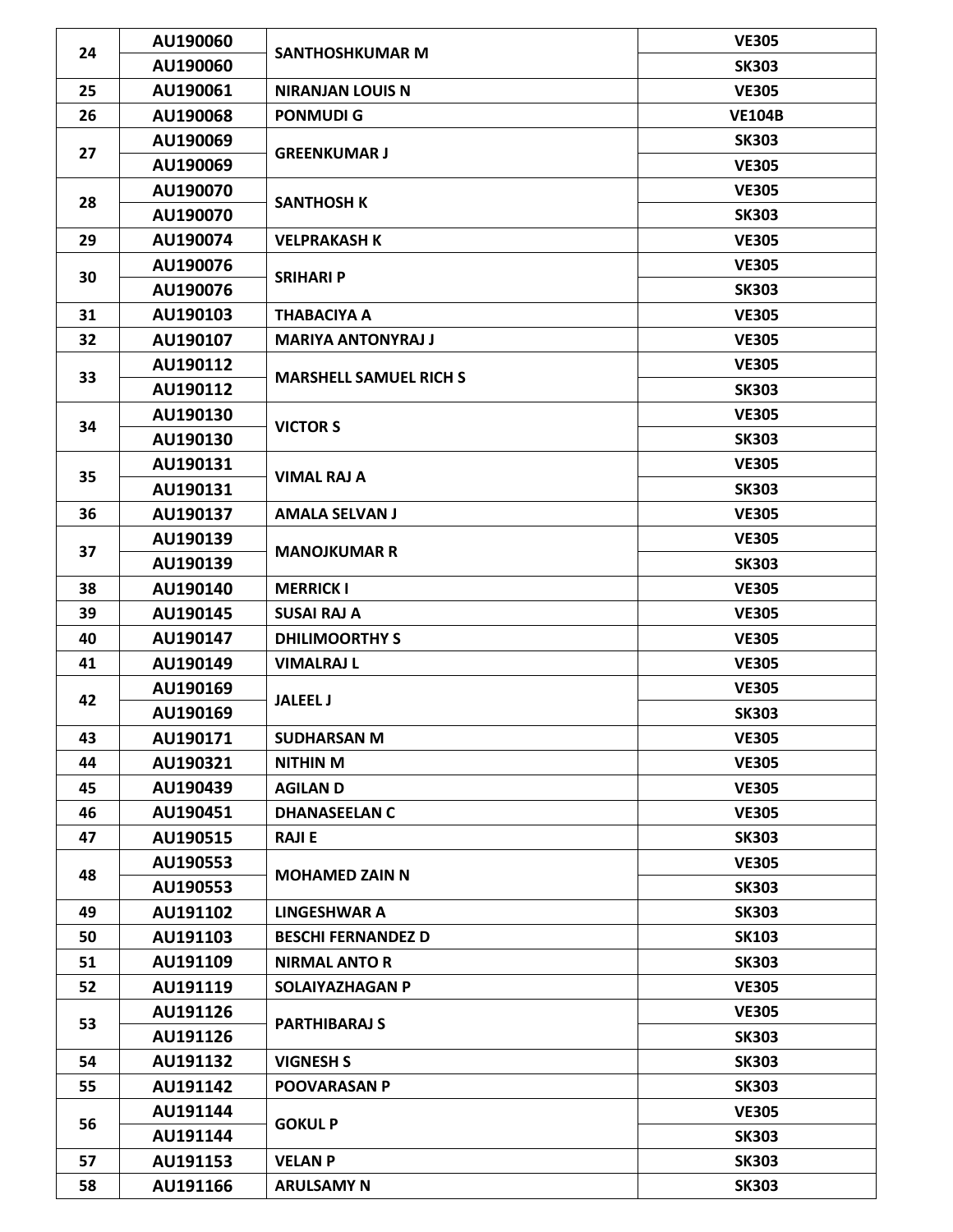| 59 | AU191167 | <b>DINESH KARTHICK S</b>   | <b>VE305</b>  |
|----|----------|----------------------------|---------------|
|    | AU191167 |                            | <b>SK303</b>  |
| 60 | AU200006 | <b>VAITHEESVARAN R</b>     | <b>SK103</b>  |
| 61 | AU200009 | <b>LAKSHMI R</b>           | <b>VE104B</b> |
| 62 | AU200015 |                            | <b>VE104B</b> |
|    | AU200015 | <b>LOGANATHAN L</b>        | <b>SK103</b>  |
|    | AU200018 |                            | <b>VE104B</b> |
| 63 | AU200018 | <b>SANJEEV C</b>           | <b>SK103</b>  |
| 64 | AU200021 | <b>VISHWAROHITH N</b>      | <b>SK103</b>  |
| 65 | AU200025 | <b>KALAIMUTHU N</b>        | <b>SK103</b>  |
| 66 | AU200026 | <b>ANNAMALAIK</b>          | <b>SK103</b>  |
| 67 | AU200029 | <b>SHARMAP</b>             | <b>VE104B</b> |
|    | AU200030 |                            | <b>VE104B</b> |
| 68 | AU200030 | <b>VASANTH RAJ KUMAR R</b> | <b>SK103</b>  |
| 69 | AU200031 | <b>BALAJI M</b>            | <b>VE104B</b> |
| 70 | AU200041 | <b>NAVEEN I</b>            | <b>SK103</b>  |
|    | AU200054 |                            | <b>VE104B</b> |
| 71 | AU200054 | <b>SRIRAMTHAVASI K S</b>   | <b>SK103</b>  |
| 72 | AU200055 | <b>PRAKASH P</b>           | <b>VE104B</b> |
|    | AU200057 |                            | <b>VE104B</b> |
| 73 | AU200057 | <b>POOVARASAN K</b>        | <b>SK103</b>  |
|    | AU200059 | <b>VIJAY R</b>             | <b>VE104B</b> |
| 74 | AU200059 |                            | <b>SK103</b>  |
| 75 | AU200060 | <b>PRASANTH P</b>          | <b>SK103</b>  |
| 76 | AU200062 | <b>BHARATH I</b>           | <b>SK103</b>  |
|    | AU200067 |                            | <b>VE104B</b> |
| 77 | AU200067 | <b>AJAN R</b>              | <b>SK103</b>  |
| 78 | AU200068 | <b>ELAVARASAN M</b>        | <b>VE104B</b> |
|    | AU200069 |                            | <b>VE104B</b> |
| 79 | AU200069 | <b>PREAMKUMAR P</b>        | <b>SK103</b>  |
|    | AU200070 | <b>PRADEESH S</b>          | <b>VE104B</b> |
| 80 | AU200070 |                            | <b>SK103</b>  |
|    | AU200071 |                            | <b>VE104B</b> |
| 81 | AU200071 | <b>PERIYASAMY E</b>        | <b>SK103</b>  |
| 82 | AU200073 | <b>SIVAPRAKASH S</b>       | <b>SK103</b>  |
| 83 | AU200102 | <b>SANJAY S</b>            | <b>VE104A</b> |
|    | AU200102 |                            | <b>SK103</b>  |
| 84 | AU200105 | <b>KRITHICK NATHAN M</b>   | <b>VE104B</b> |
|    | AU200105 |                            | <b>SK103</b>  |
| 85 | AU200110 | <b>MOHIT A</b>             | <b>VE104B</b> |
| 86 | AU200114 | <b>JOSAN SEBASTIN S</b>    | <b>VE104A</b> |
| 87 | AU200118 | <b>LOURDUJEROME G M</b>    | <b>VE104A</b> |
| 88 | AU200121 | <b>NISHANTH SELVIN H</b>   | <b>VE104A</b> |
| 89 | AU200123 | <b>AKASH M</b>             | <b>VE104A</b> |
|    | AU200123 |                            | <b>SK103</b>  |
| 90 | AU200124 | <b>MICHAEL C</b>           | <b>VE104A</b> |
| 91 | AU200127 | <b>LANCE CHIRSTOPHER L</b> | <b>VE104A</b> |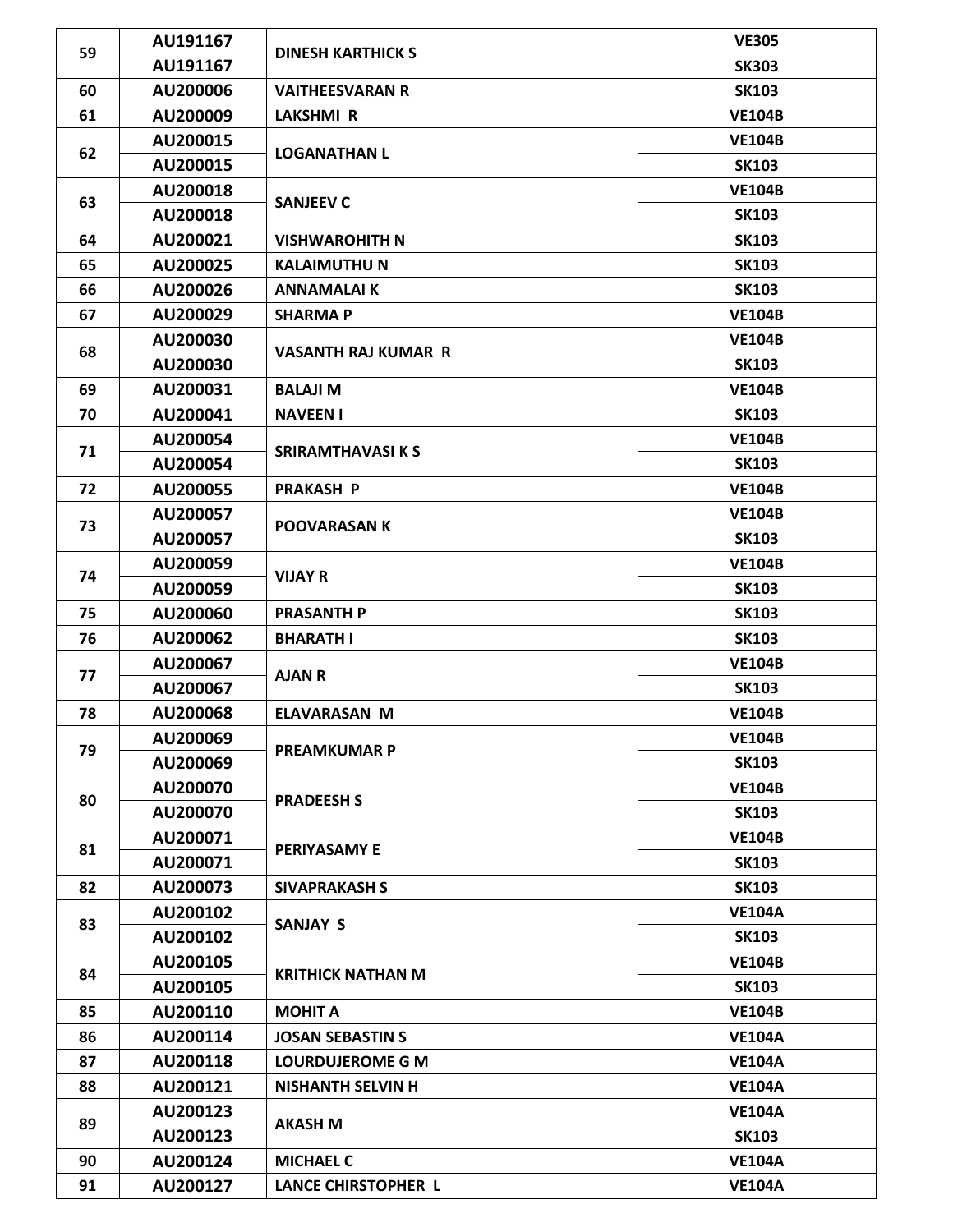| 92  | AU200130 | <b>SANJAY SHAM RAJ S</b>    | <b>VE104A</b> |
|-----|----------|-----------------------------|---------------|
|     | AU200131 | <b>NAVEEN S</b>             | <b>VE104B</b> |
| 93  | AU200131 |                             | <b>SK103</b>  |
| 94  | AU200132 | <b>ANTONY SANJAY S</b>      | <b>VE104A</b> |
| 95  | AU200133 | <b>ARCHANA DAISY MARY P</b> | <b>VE104A</b> |
| 96  | AU200134 | <b>HEMALATHA K</b>          | <b>VE104B</b> |
| 97  | AU200137 | YOGESHWARAN A               | <b>VE104B</b> |
| 98  | AU200139 | <b>CHARLES JOSHVA A</b>     | <b>VE104A</b> |
| 99  | AU200140 | <b>REMO ALBINUS R</b>       | <b>VE104A</b> |
| 100 | AU200145 | <b>SHARON R</b>             | <b>VE104A</b> |
|     | AU200150 |                             | <b>VE104B</b> |
| 101 | AU200150 | <b>ARCHANA S</b>            | <b>SK103</b>  |
| 102 | AU200159 | <b>PIO LUKE L</b>           | <b>VE104A</b> |
|     | AU200160 |                             | <b>VE104A</b> |
| 103 | AU200160 | <b>JACOB JOISE P</b>        | <b>SK103</b>  |
|     | AU200175 |                             | <b>VE104A</b> |
| 104 | AU200175 | <b>SUJITH A</b>             | <b>SK103</b>  |
| 105 | AU200176 | <b>AJITH P</b>              | <b>VE104B</b> |
| 106 | AU200177 | <b>MARIA RIKI MARSHAL R</b> | <b>VE104A</b> |
|     | AU200233 |                             | <b>VE104B</b> |
| 107 | AU200233 | <b>RAJAPANDIT</b>           | <b>SK103</b>  |
|     | AU200239 | <b>MONISHRAJKUMAR M</b>     | <b>VE104A</b> |
| 108 | AU200239 |                             | <b>SK103</b>  |
|     | AU200249 | <b>ELAVARASAN R</b>         | <b>VE104B</b> |
| 109 | AU200249 |                             | <b>SK103</b>  |
| 110 | AU200255 | <b>NITHISH KUMAR N</b>      | <b>VE104B</b> |
| 111 | AU200337 | <b>KAMALABALAN E</b>        | <b>SK103</b>  |
| 112 | AU200353 | <b>VIKRAM M</b>             | <b>SK103</b>  |
| 113 | AU200410 | <b>MAGILNAN S P</b>         | <b>SK103</b>  |
| 114 | AU200413 | <b>RUFUS CHRISTY A</b>      | <b>VE104A</b> |
| 115 | AU200433 | <b>KARTHICK E</b>           | <b>VE104B</b> |
| 116 | AU200438 | <b>SWETHA J</b>             | <b>VE104B</b> |
| 117 | AU200447 | <b>SEDHU VICKRAM S</b>      | <b>VE104B</b> |
| 118 | AU200451 | <b>SAKTHIVEL S</b>          | <b>SK103</b>  |
| 119 | AU200454 | <b>DHAMODARAN K</b>         | <b>SK103</b>  |
| 120 | AU200512 | <b>PRAGATHEESH S</b>        | <b>SK103</b>  |
| 121 | AU200514 | <b>PRAKASH RAJ J</b>        | <b>SK103</b>  |
| 122 | AU200533 | <b>ASWINKUMAR R</b>         | <b>SK103</b>  |
|     | AU200536 |                             | <b>VE104A</b> |
| 123 | AU200536 | <b>JOSEPH MELWIN G</b>      | <b>SK103</b>  |
| 124 | AU200544 | <b>JAYASHREE I</b>          | <b>SK103</b>  |
| 125 | AU200545 | <b>SANJAY KUMAR S</b>       | <b>SK103</b>  |
| 126 | AU201104 | <b>JUSTIN JOEL G</b>        | <b>VE104A</b> |
|     | AU201121 |                             | <b>VE104A</b> |
| 127 | AU201121 | <b>JOHN A B WINCH</b>       | <b>SK103</b>  |
| 128 | AU201132 | <b>ELANGO R</b>             | <b>SK103</b>  |
| 129 | AU201143 | <b>ARUL VINNARASU E</b>     | <b>VE104A</b> |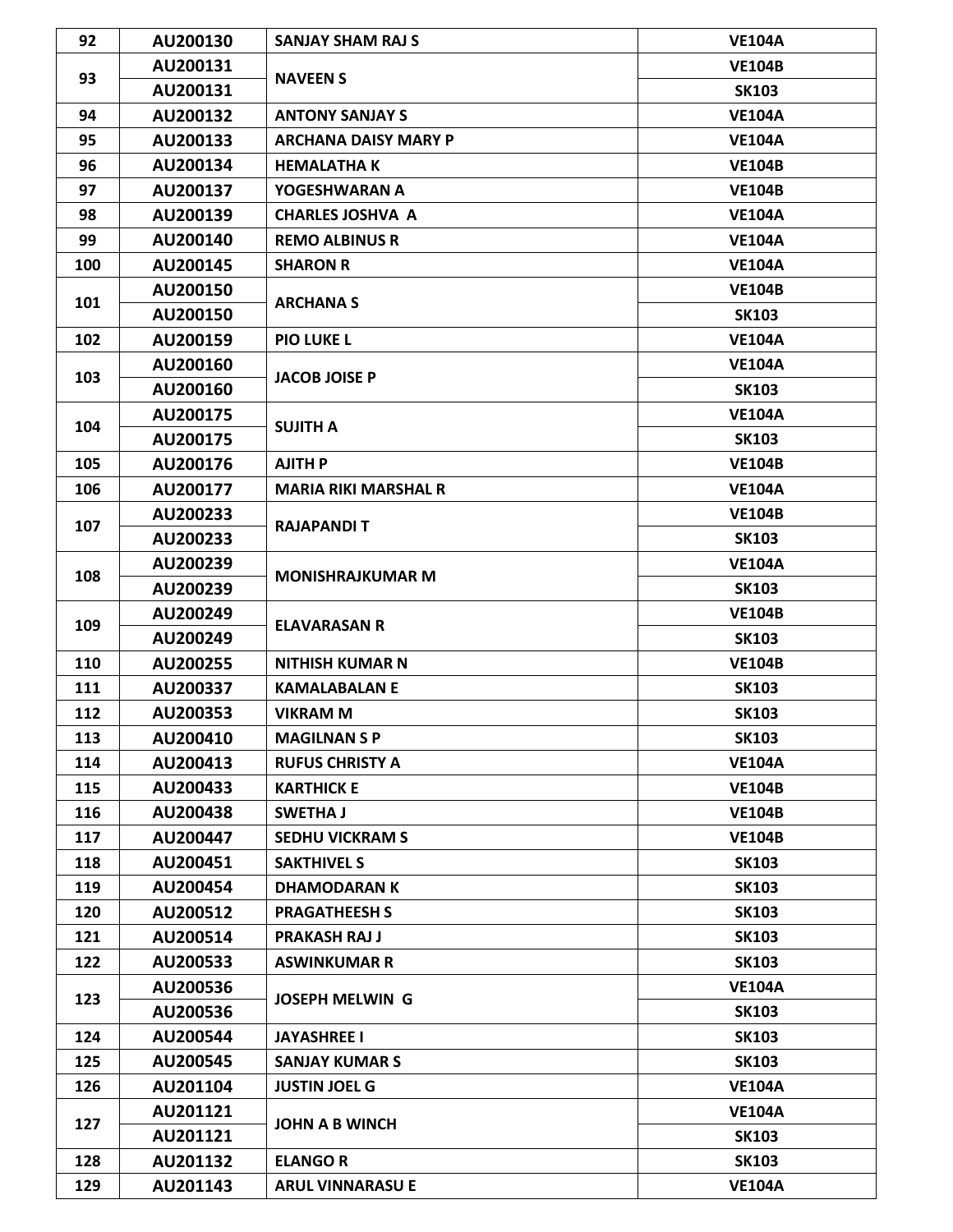| 130 | AU201160        | <b>AJAY M</b>           | <b>SK103</b>  |
|-----|-----------------|-------------------------|---------------|
| 131 | AU201166        | <b>VIKITHA T</b>        | <b>VE104B</b> |
|     | AU201166        |                         | <b>SK103</b>  |
| 132 | BU130157        | <b>NITHYA S</b>         | <b>SK502</b>  |
| 133 | BU130547        | <b>RAJASEKAR S</b>      | <b>SK502</b>  |
| 134 | <b>BU141170</b> | <b>PRATHEEP T</b>       | <b>SK502</b>  |
|     | <b>BU150149</b> |                         | <b>SK502</b>  |
| 135 | <b>BU150149</b> | <b>VEERAPPAN M</b>      | <b>SK602</b>  |
| 136 | <b>BU150158</b> | <b>MUGANDHI C</b>       | <b>SK502</b>  |
| 137 | <b>BU150167</b> | VIJI D                  | <b>SK602</b>  |
| 138 | <b>BU150718</b> | <b>SANTHOSH KUMAR K</b> | <b>SK202</b>  |
| 139 | <b>BU150740</b> | <b>PREM KUMAR P</b>     | <b>SK202</b>  |
|     | BU160116        |                         | <b>SK302</b>  |
| 140 | BU160116        | <b>MOUNESHWARAN G</b>   | <b>SK502</b>  |
|     | BU160116        |                         | <b>SK602</b>  |
|     | <b>BU160128</b> |                         | <b>SK302</b>  |
| 141 | BU160128        | <b>VINOTH P</b>         | <b>SK402</b>  |
|     | <b>BU160128</b> |                         | <b>SK502</b>  |
|     | <b>BU160138</b> |                         | <b>SK402</b>  |
| 142 | <b>BU160138</b> | SUVEEDH J               | <b>SK602</b>  |
| 143 | BU160341        | <b>NAVEEN S</b>         | <b>SK602</b>  |
| 144 | <b>BU160440</b> |                         | <b>SK502</b>  |
|     | <b>BU160539</b> | <b>PREMKUMAR G</b>      | <b>SK602</b>  |
| 145 | <b>BU160539</b> |                         | <b>SK502</b>  |
| 146 | <b>BU160725</b> | <b>PRAVEEN C</b>        | <b>SK302</b>  |
|     | BU160725        |                         | <b>SK402</b>  |
|     | <b>BU160725</b> |                         | <b>SK502</b>  |
|     | BU170151        | <b>SELVAKUMAR R</b>     | <b>VE405</b>  |
| 147 | BU170151        |                         | <b>SK403</b>  |
| 148 | <b>BU170429</b> | <b>GNANESHWAR S</b>     | <b>SK403</b>  |
|     | <b>BU171174</b> |                         | <b>VE305</b>  |
|     | <b>BU171174</b> |                         | <b>SK403</b>  |
| 149 | <b>BU171174</b> | <b>SANDHIYA T</b>       | <b>VE405</b>  |
|     | <b>BU171174</b> |                         | <b>SK303</b>  |
|     | <b>BU180527</b> |                         | <b>SK303</b>  |
| 150 | <b>BU180527</b> | <b>ABRAR J</b>          | <b>VE305</b>  |
| 151 | <b>BU180702</b> | <b>NETHAJI V</b>        | <b>SK103</b>  |
| 152 | <b>BU180760</b> | <b>TAMIL VENDAN V</b>   | <b>VE305</b>  |
| 153 | BU180821        | <b>GOWTHAM V</b>        | <b>SK103</b>  |
| 154 | <b>BU180857</b> | <b>SURYA M</b>          | <b>SK303</b>  |
| 155 | <b>BU180875</b> | <b>SATHIYARAJ S</b>     | <b>VE204B</b> |
| 156 | <b>BU181128</b> | <b>BARANIK</b>          | <b>VE305</b>  |
| 157 | <b>BU181169</b> | <b>JEEVANANTHAM M</b>   | <b>VE405</b>  |
|     | <b>BU181169</b> |                         | <b>SK403</b>  |
| 158 | BU181241        | <b>GOKULNATH J</b>      | <b>SK203</b>  |
| 159 | BU190201        | <b>SOWMIYA S</b>        | <b>SK303</b>  |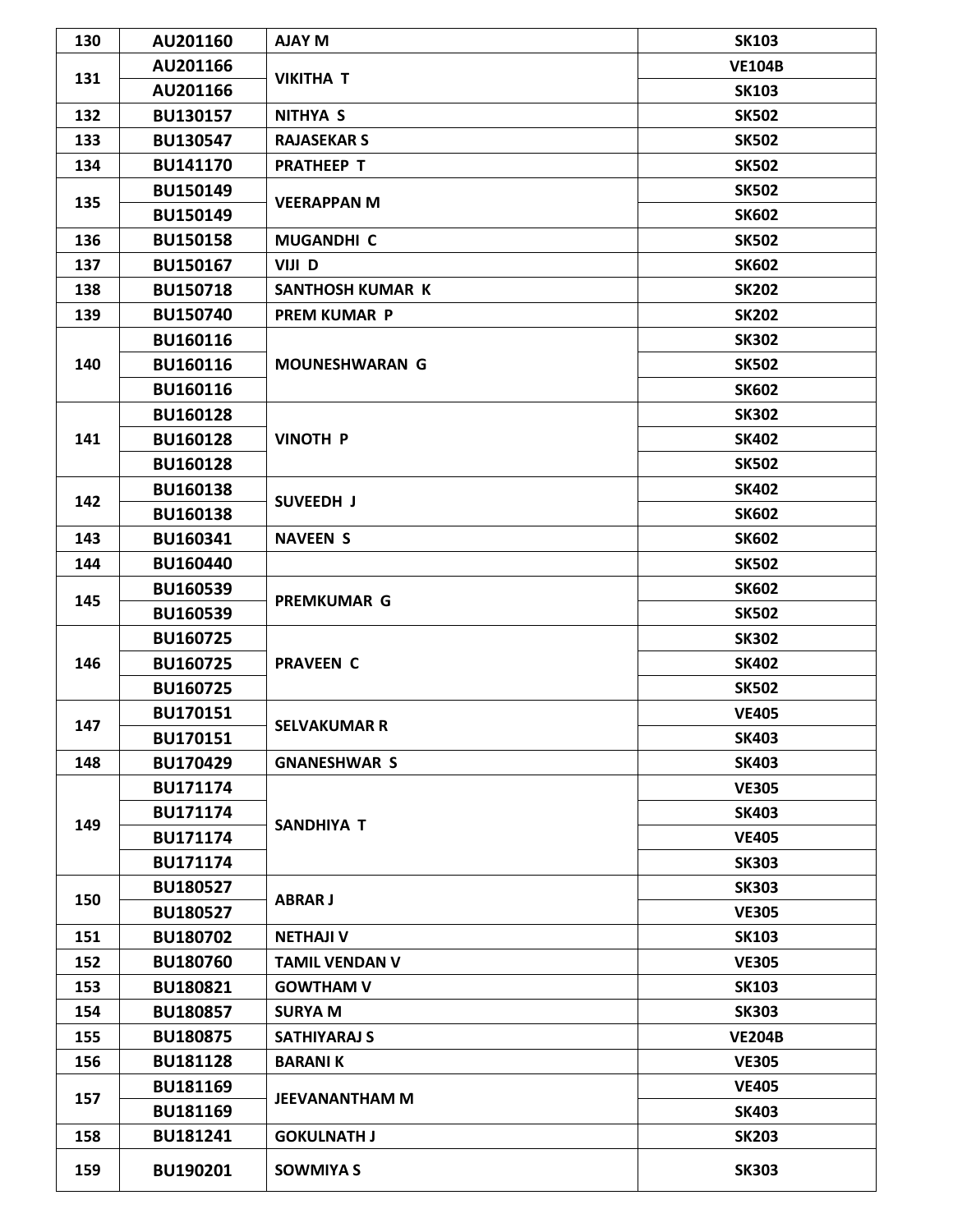| 160 | <b>BU190236</b> | <b>ARIVAZHAGAN S</b>  | <b>VE305</b>  |
|-----|-----------------|-----------------------|---------------|
|     | <b>BU190236</b> |                       | <b>SK303</b>  |
| 161 | <b>BU190248</b> | <b>YUVARAJAN S</b>    | <b>SK303</b>  |
| 162 | <b>BU190264</b> | <b>DILIPKUMAR V</b>   | <b>SK303</b>  |
| 163 | BU190265        | <b>NANDA KUMAR R</b>  | <b>SK303</b>  |
| 164 | BU190271        | <b>SATHISH K</b>      | <b>SK303</b>  |
| 165 | BU190273        | <b>HARISHKUMAR R</b>  | <b>SK303</b>  |
| 166 | BU190333        | <b>THIRUMAL P</b>     | <b>VE305</b>  |
| 167 | <b>BU190405</b> | <b>NANDHA KUMAR T</b> | <b>SK303</b>  |
| 168 | BU190414        | <b>DEVIR</b>          | <b>SK303</b>  |
| 169 | BU190432        | <b>VETRISELVAN K</b>  | <b>SK303</b>  |
| 170 | BU190437        | <b>MANOJ E</b>        | <b>SK303</b>  |
| 171 | <b>BU190507</b> | <b>HARITHA S</b>      | <b>VE104B</b> |
| 172 | <b>BU190520</b> | <b>SESHATHRI S</b>    | <b>VE305</b>  |
| 173 | BU190712        | <b>AMARAN V</b>       | <b>SK303</b>  |
| 174 | BU190731        | <b>KARTHICK S</b>     | <b>SK303</b>  |
| 175 | BU190732        | <b>SADULLAH S</b>     | <b>SK303</b>  |
| 176 | BU190739        | <b>MADHAN KUMAR E</b> | <b>VE305</b>  |
| 177 | <b>BU190743</b> | <b>DHAYANITHI P</b>   | <b>SK303</b>  |
| 178 | <b>BU190747</b> | <b>ANNAMALAI S</b>    | <b>SK303</b>  |
| 179 | <b>BU190753</b> | <b>YUVARAJA E</b>     | <b>SK303</b>  |
| 180 | <b>BU190754</b> | <b>PRABAGARANT</b>    | <b>SK303</b>  |
| 181 | <b>BU190763</b> | <b>NANDAKUMAR S</b>   | <b>SK303</b>  |
|     | <b>BU190770</b> |                       | <b>VE104A</b> |
| 182 | <b>BU190770</b> | <b>IRUDAYA JOHN A</b> | <b>SK103</b>  |
|     | <b>BU190770</b> |                       | <b>SK303</b>  |
| 183 | <b>BU190774</b> | <b>JEEVA S</b>        | <b>SK303</b>  |
| 184 | <b>BU190775</b> | <b>GOKUL M</b>        | <b>SK303</b>  |
| 185 | <b>BU190802</b> | <b>SRINIVASAN K</b>   | <b>VE305</b>  |
| 186 | <b>BU190836</b> | DHAKSHANAMOORTHY V    | <b>VE305</b>  |
|     | <b>BU190836</b> |                       | <b>SK303</b>  |
| 187 | <b>BU190840</b> | <b>RANJITH K</b>      | <b>VE305</b>  |
| 188 | <b>BU190855</b> | <b>AARTHIT</b>        | <b>SK303</b>  |
| 189 | BU190912        | <b>GUNARUBAN C</b>    | <b>VE305</b>  |
| 190 | <b>BU190918</b> | <b>INBAPOORNIYA D</b> | <b>SK303</b>  |
| 191 | <b>BU190928</b> | <b>KUMARESAN R</b>    | <b>SK303</b>  |
|     | <b>BU190928</b> |                       | <b>VE305</b>  |
| 192 | <b>BU190945</b> | <b>GOBIKA KV</b>      | <b>VE305</b>  |
| 193 | <b>BU191008</b> | <b>VIJAYA KUMAR S</b> | <b>VE305</b>  |
| 194 | BU191102        | <b>VIGNESH C</b>      | <b>VE305</b>  |
|     | BU191102        |                       | <b>SK303</b>  |
| 195 | BU191119        | <b>AKASH M</b>        | <b>SK303</b>  |
| 196 | BU191121        | <b>SOWMIYA C</b>      | <b>VE305</b>  |
|     | BU191121        |                       | <b>SK303</b>  |
| 197 | BU191122        | <b>MANIPRAKASH P</b>  | <b>VE305</b>  |
|     | BU191122        |                       | <b>SK303</b>  |
| 198 | <b>BU191126</b> | <b>BARANITHARAN R</b> | <b>SK303</b>  |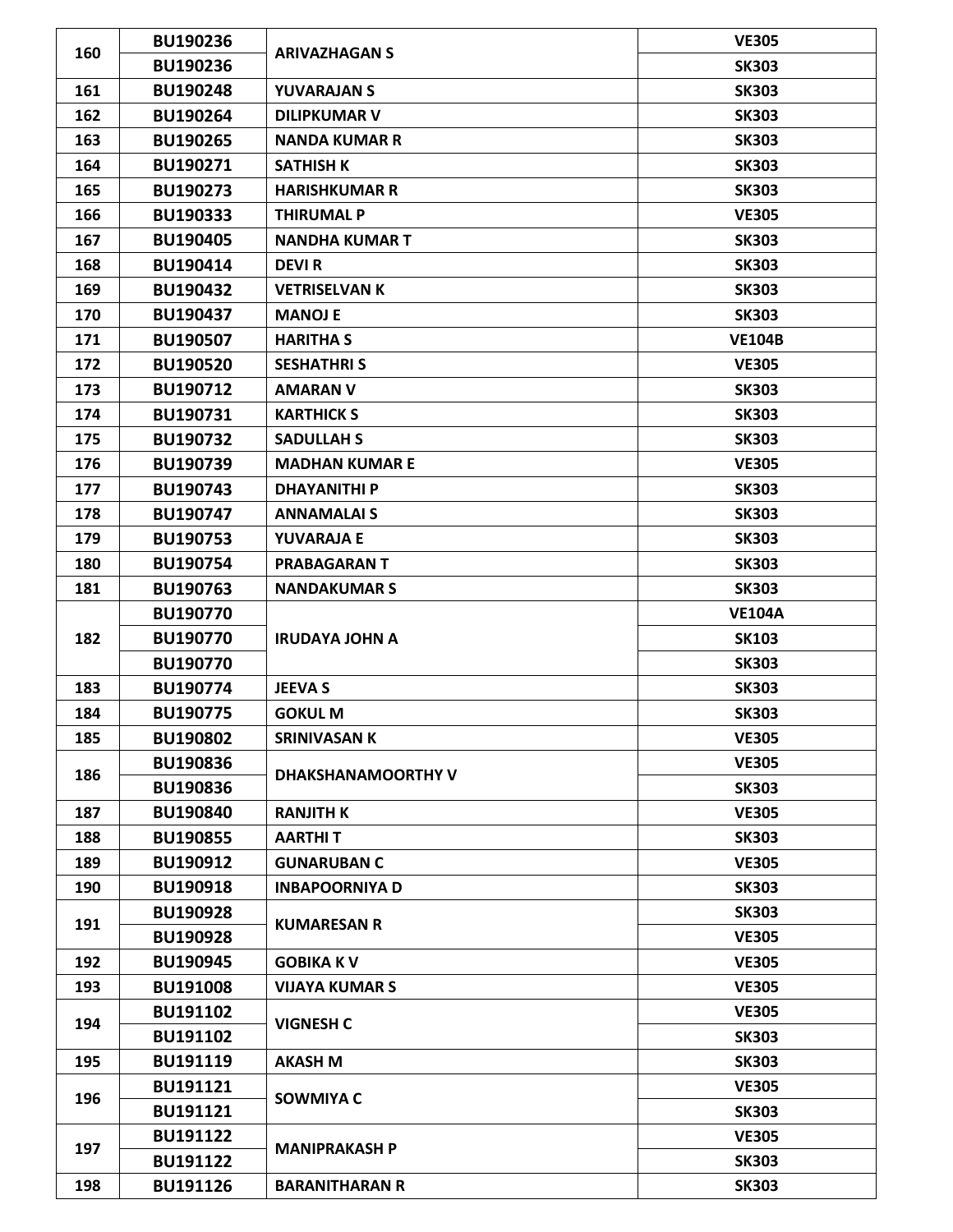| 199 | BU191129        | <b>RAJASEKAR S</b>     | <b>SK303</b>  |
|-----|-----------------|------------------------|---------------|
| 200 | BU191134        | <b>JEEVA V</b>         | <b>SK303</b>  |
| 201 | BU191150        | <b>FREDRICK TONY K</b> | <b>SK303</b>  |
| 202 | <b>BU191218</b> | <b>KISHORE A</b>       | <b>VE104B</b> |
|     | <b>BU191526</b> |                        | <b>VE305</b>  |
| 203 | <b>BU191526</b> | <b>AJAY S</b>          | <b>SK303</b>  |
| 204 | <b>BU191605</b> | <b>ABIEESWARI S</b>    | <b>SK303</b>  |
| 205 | <b>BU191608</b> | <b>CHENKODI M</b>      | <b>SK303</b>  |
| 206 | <b>BU191610</b> | <b>GOKUL B</b>         | <b>SK303</b>  |
| 207 | BU191611        | <b>TAMILS</b>          | <b>SK303</b>  |
| 208 | BU191612        | <b>KALIYAPPANT</b>     | <b>SK303</b>  |
|     | BU191613        |                        | <b>VE104B</b> |
| 209 | BU191613        | <b>SRIDHARAN P</b>     | <b>SK303</b>  |
| 210 | BU191614        | <b>MANIMEGALAI M</b>   | <b>SK303</b>  |
| 211 | BU191617        | <b>JISHNUS</b>         | <b>SK303</b>  |
| 212 | BU191619        | <b>MOURITHA M</b>      | <b>SK303</b>  |
| 213 | BU191621        | <b>MADHESH C</b>       | <b>SK303</b>  |
| 214 | BU191624        | <b>PRAVEEN K</b>       | <b>SK303</b>  |
| 215 | <b>BU191625</b> | <b>BHARATH V</b>       | <b>SK303</b>  |
| 216 | BU191627        | <b>VIJAY D</b>         | <b>SK303</b>  |
| 217 | BU191632        | <b>NANTHAKUMAR V</b>   | <b>SK303</b>  |
| 218 | BU191636        | <b>PREMKUMARK</b>      | <b>SK303</b>  |
| 219 | BU191637        | <b>GAYATHRI B</b>      | <b>SK303</b>  |
| 220 | <b>BU191638</b> | <b>JAYAGANESH J</b>    | <b>SK303</b>  |
| 221 | BU191639        | <b>GEORGE ALEX A</b>   | <b>SK303</b>  |
| 222 | BU191642        | <b>MUTHUM</b>          | <b>SK303</b>  |
| 223 | BU191643        | <b>ELUMALAIR</b>       | <b>SK303</b>  |
| 224 | <b>BU191650</b> | <b>VIGNESH A</b>       | <b>SK303</b>  |
| 225 | BU200124        | <b>ANTONY VISHAL L</b> | <b>VE104A</b> |
| 226 | <b>BU200165</b> | <b>AAKASHY</b>         | <b>VE104A</b> |
| 227 | <b>BU200202</b> | <b>AVIN M</b>          | <b>VE104B</b> |
| 228 | <b>BU200209</b> | <b>GOWTHAMESWAR A</b>  | <b>VE104B</b> |
| 229 | <b>BU200224</b> | <b>SRIDHAR A</b>       | <b>VE104B</b> |
| 230 | <b>BU200225</b> | <b>KALAIYARASAN A</b>  | <b>VE104B</b> |
| 231 | <b>BU200232</b> | <b>NISHA P</b>         | <b>VE104B</b> |
| 232 | <b>BU200233</b> | <b>GUNASEELAN G</b>    | <b>VE104B</b> |
| 233 | BU200234        | <b>SHALINI S</b>       | <b>VE104B</b> |
| 234 | <b>BU200237</b> | <b>LINGARAJ C</b>      | <b>VE104B</b> |
| 235 | <b>BU200238</b> | <b>SREEDHARAN P</b>    | <b>VE104B</b> |
| 236 | <b>BU200245</b> | <b>IRFAN A</b>         | <b>VE104B</b> |
| 237 | <b>BU200248</b> | <b>BALAJI R</b>        | <b>VE104B</b> |
| 238 | BU200251        | <b>SWETHA J</b>        | <b>VE104B</b> |
| 239 | <b>BU200252</b> | <b>GOMATHI S</b>       | <b>VE104B</b> |
| 240 | <b>BU200253</b> | <b>ABINESH V</b>       | <b>VE104B</b> |
| 241 | <b>BU200254</b> | <b>DHANUSH V</b>       | <b>VE104B</b> |
| 242 | <b>BU200262</b> | <b>RAVINDIRAN R</b>    | <b>VE104B</b> |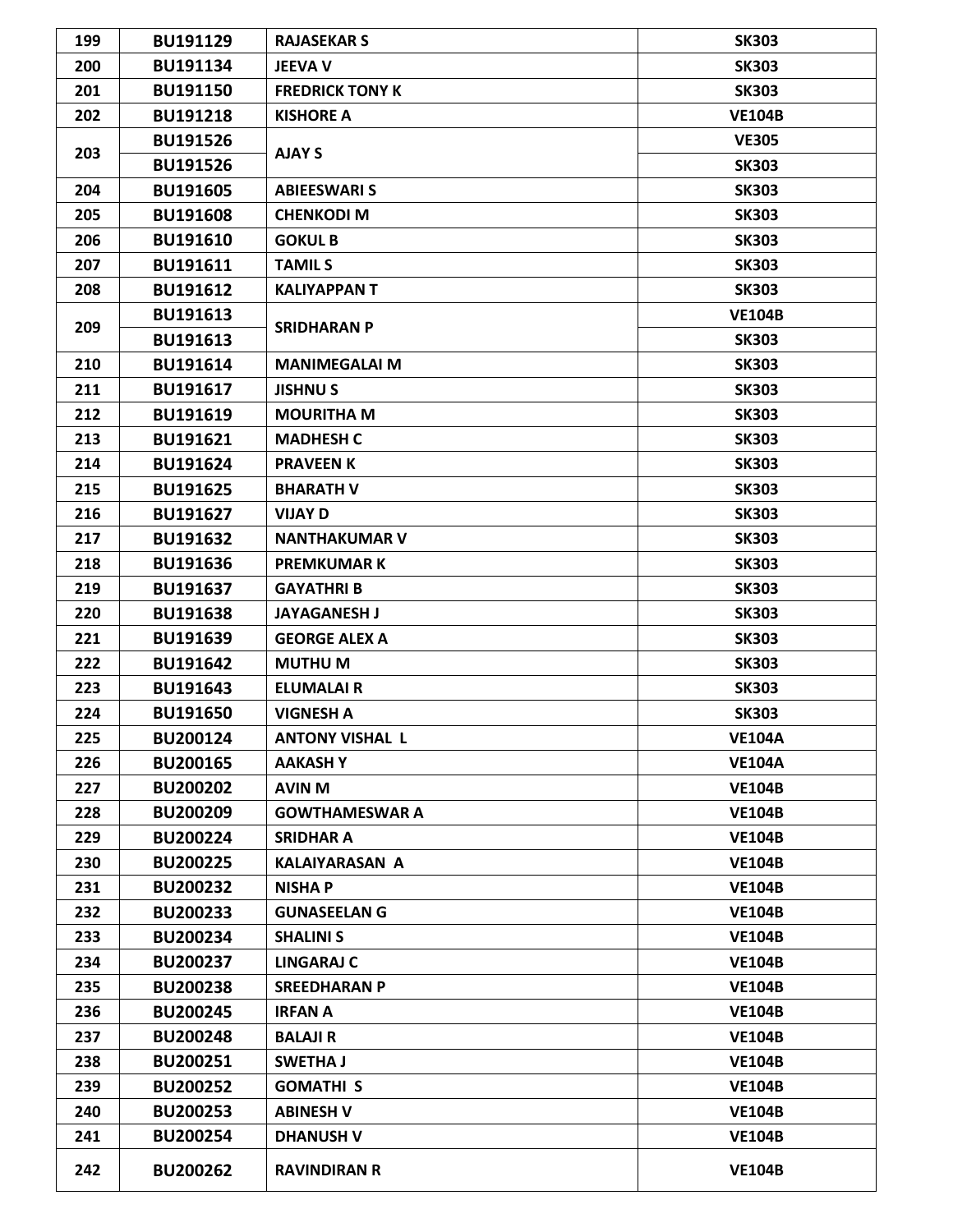| 243 | <b>BU200265</b> |                         | <b>VE104B</b> |
|-----|-----------------|-------------------------|---------------|
|     | <b>BU200265</b> | <b>MUGLIAN R</b>        | <b>SK103</b>  |
| 244 | <b>BU200266</b> | <b>GEORGE RONOLD G</b>  | <b>VE104A</b> |
| 245 | <b>BU200268</b> | <b>JERRY WILLIAMS M</b> | <b>VE104A</b> |
| 246 | <b>BU200307</b> | <b>HARINIVAS G</b>      | <b>VE104B</b> |
| 247 | BU200311        | YUVADEESH M             | <b>VE104B</b> |
|     | <b>BU200316</b> |                         | <b>VE104B</b> |
| 248 | <b>BU200316</b> | <b>RAMACHANDIRAN S</b>  | <b>SK103</b>  |
| 249 | <b>BU200322</b> | <b>ASHWIN K</b>         | <b>VE104B</b> |
|     | <b>BU200323</b> |                         | <b>VE104B</b> |
| 250 | <b>BU200323</b> | <b>HARIPRADEEPAN K</b>  | <b>SK103</b>  |
| 251 | <b>BU200325</b> | <b>BUVANESH R</b>       | <b>SK103</b>  |
| 252 | <b>BU200329</b> | <b>LOKESH S</b>         | <b>SK103</b>  |
|     | BU200331        |                         | <b>VE104B</b> |
| 253 | BU200331        | <b>DIVAKART</b>         | <b>SK103</b>  |
| 254 | <b>BU200332</b> | <b>VISHALINI N</b>      | <b>VE104B</b> |
|     | <b>BU200336</b> |                         | <b>VE104B</b> |
| 255 | <b>BU200336</b> | <b>NISHANTH K</b>       | <b>SK103</b>  |
| 256 | <b>BU200337</b> | <b>SANJAI P</b>         | <b>SK103</b>  |
| 257 | <b>BU200340</b> | <b>GOWTHAM M</b>        | <b>SK103</b>  |
|     | <b>BU200342</b> |                         | <b>VE104B</b> |
| 258 | <b>BU200342</b> | <b>KISHORE KUMAR V</b>  | <b>SK103</b>  |
| 259 | <b>BU200343</b> | <b>HEMRAJ N</b>         | <b>SK103</b>  |
| 260 | <b>BU200345</b> | <b>MONIKA B</b>         | <b>SK103</b>  |
| 261 | <b>BU200347</b> |                         | <b>VE104B</b> |
|     | <b>BU200347</b> | <b>KARTHICK C</b>       | <b>SK103</b>  |
|     | <b>BU200350</b> | <b>JAYASREE P</b>       | <b>VE104B</b> |
| 262 | <b>BU200350</b> |                         | <b>SK103</b>  |
| 263 | <b>BU200404</b> | <b>VENKATESH S</b>      | <b>VE104B</b> |
| 264 | <b>BU200407</b> | <b>GOKUL K</b>          | <b>VE104B</b> |
| 265 | BU200410        | <b>JAGANATHAN A</b>     | <b>SK103</b>  |
| 266 | <b>BU200413</b> | <b>GOPINATH K</b>       | <b>SK103</b>  |
| 267 | BU200417        | <b>MANIVANNAN M</b>     | <b>SK103</b>  |
| 268 | <b>BU200420</b> | THIRUMALAI M            | <b>VE104B</b> |
| 269 | <b>BU200423</b> | <b>SHARMILA A</b>       | <b>SK103</b>  |
| 270 | <b>BU200424</b> | <b>VYVASWANDAN S</b>    | <b>SK103</b>  |
| 271 | <b>BU200427</b> | <b>VISHNU A</b>         | <b>VE104B</b> |
|     | <b>BU200428</b> |                         | <b>VE104B</b> |
| 272 | <b>BU200428</b> | <b>NANDHINI G</b>       | <b>SK103</b>  |
| 273 | BU200431        | <b>ELAVARASI R</b>      | <b>SK103</b>  |
| 274 | <b>BU200432</b> | <b>SHARMILA K</b>       | <b>VE104B</b> |
|     | <b>BU200433</b> |                         | <b>VE104B</b> |
| 275 | <b>BU200433</b> | <b>POOVENDIRAN R</b>    | <b>SK103</b>  |
|     | <b>BU200437</b> |                         | <b>VE104B</b> |
| 276 | <b>BU200437</b> | SOWMIYA S               | <b>SK103</b>  |
|     | <b>BU200439</b> |                         | <b>VE104B</b> |
| 277 | <b>BU200439</b> | <b>MANOGARAN M</b>      | <b>SK103</b>  |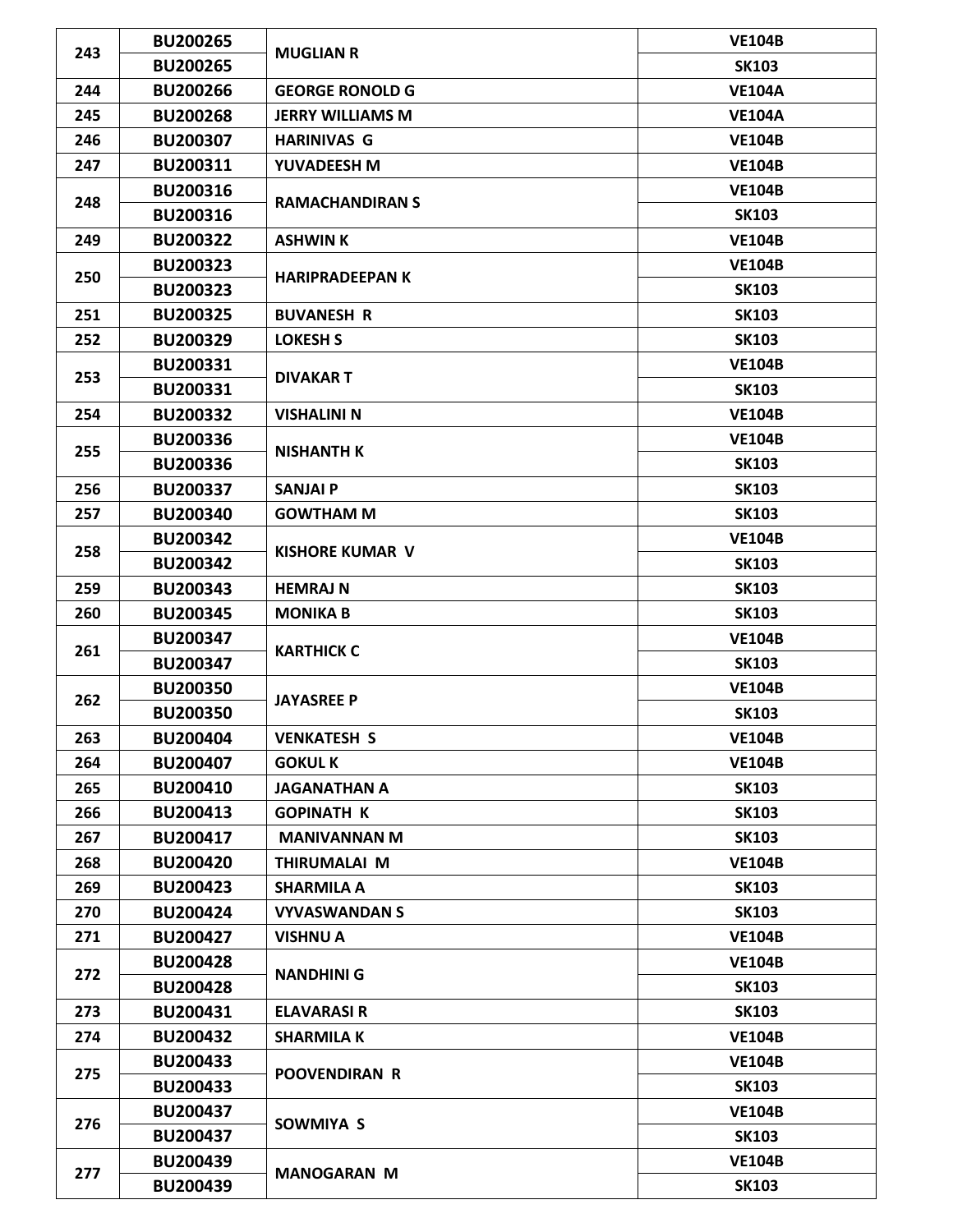| 278 | BU200441        | <b>SWETHA S</b>                | <b>SK103</b>  |
|-----|-----------------|--------------------------------|---------------|
| 279 | <b>BU200448</b> | LAVANYA M                      | <b>SK103</b>  |
| 280 | <b>BU200506</b> | <b>SANTHOSH S</b>              | <b>SK103</b>  |
|     | <b>BU200510</b> |                                | <b>VE104B</b> |
| 281 | <b>BU200510</b> | <b>MOHAMED KASHIF ASRAAR S</b> | <b>SK103</b>  |
|     | <b>BU200519</b> |                                | <b>VE104B</b> |
| 282 | <b>BU200519</b> | <b>JAYAPRASATH D</b>           | <b>SK103</b>  |
| 283 | BU200521        | <b>GNANASEKARAN P</b>          | <b>SK103</b>  |
| 284 | <b>BU200539</b> | <b>DIWAKAR D</b>               | <b>SK103</b>  |
| 285 | <b>BU200550</b> | <b>MOHAMMED IZHAN F</b>        | <b>SK103</b>  |
| 286 | <b>BU200554</b> | <b>MEGANATHAN R</b>            | <b>SK103</b>  |
| 287 | <b>BU200555</b> | <b>HARIHARRAN N K</b>          | <b>SK103</b>  |
| 288 | <b>BU200710</b> | <b>FENJOEL T</b>               | <b>VE104A</b> |
| 289 | <b>BU200730</b> | <b>LEO HELTON Y</b>            | <b>VE104A</b> |
|     | <b>BU200741</b> |                                | <b>VE104B</b> |
| 290 | BU200741        | <b>KISHORE J</b>               | <b>SK103</b>  |
| 291 | <b>BU200803</b> | <b>PURUSOTHAMAN S</b>          | <b>SK103</b>  |
| 292 | <b>BU200809</b> | <b>MEGAVARTHINI K</b>          | <b>SK103</b>  |
| 293 | BU200813        | <b>PREMKUMARK</b>              | <b>SK103</b>  |
| 294 | <b>BU200815</b> | <b>PAVITHAK</b>                | <b>SK103</b>  |
| 295 | <b>BU200819</b> | <b>MAYAVATHI M</b>             | <b>SK103</b>  |
|     | <b>BU200824</b> |                                | <b>VE104B</b> |
| 296 | <b>BU200824</b> | <b>DHARNISH S</b>              | <b>SK103</b>  |
| 297 | <b>BU200831</b> | <b>SABARIS</b>                 | <b>SK103</b>  |
| 298 | <b>BU200836</b> | <b>ISAIPRIYA S</b>             | <b>SK103</b>  |
| 299 | <b>BU200839</b> | <b>ARUNKUMAR M</b>             | <b>SK103</b>  |
| 300 | <b>BU200844</b> | <b>SANDHIYA S</b>              | <b>SK103</b>  |
| 301 | <b>BU200846</b> | <b>TAMILSELVI R</b>            | <b>SK103</b>  |
| 302 | <b>BU200847</b> | <b>UDHAYAKIRAN S</b>           | <b>SK103</b>  |
| 303 | <b>BU200848</b> | <b>JAGADESH T</b>              | <b>SK103</b>  |
|     | <b>BU200849</b> |                                | <b>VE104B</b> |
| 304 | <b>BU200849</b> | SABARINATHAN A                 | <b>SK103</b>  |
| 305 | BU200851        | Manjunath T K                  | <b>SK103</b>  |
| 306 | <b>BU200855</b> | <b>SATHISH V</b>               | <b>SK103</b>  |
| 307 | <b>BU200857</b> | SATHYALINGAM N                 | <b>SK103</b>  |
| 308 | <b>BU200858</b> | <b>KEERTHANAD</b>              | <b>SK103</b>  |
|     | BU200861        |                                | <b>VE104B</b> |
| 309 | <b>BU200861</b> | <b>ANANTHAPRAKASH S</b>        | <b>SK103</b>  |
| 310 | <b>BU200862</b> | <b>CHANDHIRASEKAR C</b>        | <b>SK103</b>  |
| 311 | <b>BU200868</b> | YOGADHARANI A                  | <b>SK103</b>  |
| 312 | <b>BU200869</b> | <b>SANDHIYA S</b>              | <b>SK103</b>  |
| 313 | <b>BU200870</b> | <b>ARAVIND S</b>               | <b>SK103</b>  |
| 314 | <b>BU201003</b> | <b>VIMALANAND J</b>            | <b>SK103</b>  |
| 315 | <b>BU201006</b> | ALEN JOE AN                    | <b>SK103</b>  |
|     | BU201009        |                                | <b>VE104A</b> |
| 316 | <b>BU201009</b> | <b>STANLEY AROCKIASWAMY</b>    | <b>SK103</b>  |
|     |                 |                                |               |
| 317 | <b>BU201018</b> | <b>BARANIDHARAN M</b>          | <b>SK103</b>  |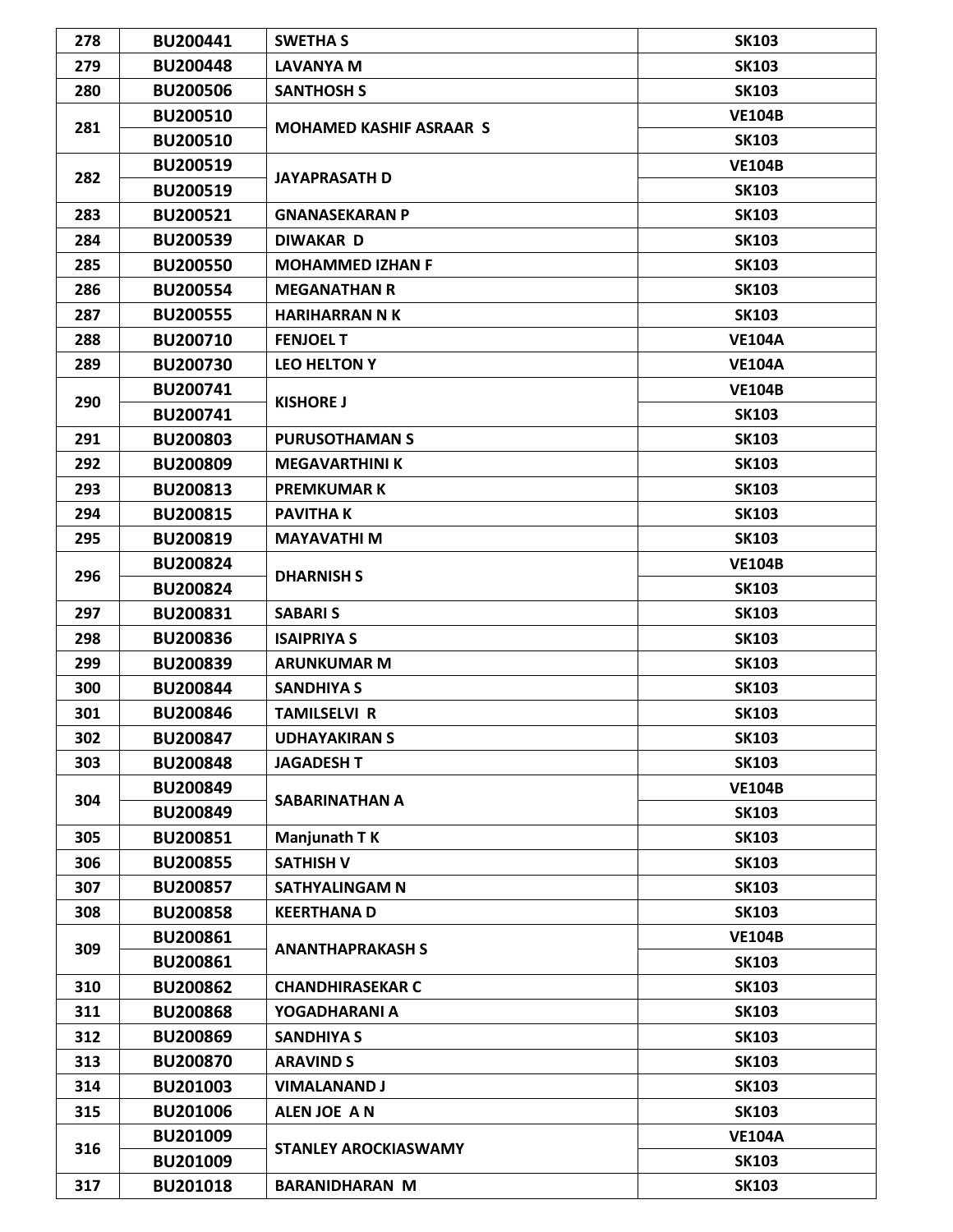| 318 | BU201021        | <b>JANAGIS</b>           | <b>SK103</b>  |
|-----|-----------------|--------------------------|---------------|
| 319 | <b>BU201023</b> | <b>ALPHONSE DOSS A</b>   | <b>SK103</b>  |
| 320 | <b>BU201033</b> | <b>YUVARAJ S</b>         | <b>SK103</b>  |
| 321 | BU201040        | <b>KARTHIKEYAN K</b>     | <b>SK103</b>  |
| 322 | <b>BU201042</b> | <b>SHARMILA S</b>        | <b>SK103</b>  |
| 323 | <b>BU201044</b> | <b>SHALINI S</b>         | <b>SK103</b>  |
| 324 | <b>BU201045</b> | <b>SUGUMARK</b>          | <b>SK103</b>  |
| 325 | <b>BU201052</b> | <b>SANJAY S</b>          | <b>SK103</b>  |
| 326 | BU201101        | <b>AGASH K</b>           | <b>VE104B</b> |
| 327 | BU201107        | <b>ARAVINDHA RAJAN N</b> | <b>VE104B</b> |
|     | BU201109        |                          | <b>VE104B</b> |
| 328 | BU201109        | <b>POOJA PRIYA SI</b>    | <b>SK103</b>  |
| 329 | BU201124        | <b>SUMAN S</b>           | <b>VE104B</b> |
| 330 | BU201129        | <b>MAHALAKSHMI A</b>     | <b>VE104B</b> |
|     | BU201130        |                          | <b>VE104B</b> |
| 331 | <b>BU201130</b> | <b>RISHIKESH K S</b>     | <b>SK103</b>  |
| 332 | BU201131        | <b>MEIYALAGAN K</b>      | <b>VE104B</b> |
| 333 | BU201133        | <b>RAGHUL KUMAR M</b>    | <b>VE104B</b> |
| 334 | BU201137        | <b>MARIYALOUIES S</b>    | <b>VE104A</b> |
| 335 | <b>BU201138</b> | <b>GAYATHRIY</b>         | <b>VE104B</b> |
| 336 | <b>BU201146</b> | <b>SWATHIS</b>           | <b>VE104A</b> |
| 337 | BU201147        | <b>BASKARAN D</b>        | <b>VE104B</b> |
|     | <b>BU201148</b> | <b>DIVYA S</b>           | <b>VE104B</b> |
| 338 | <b>BU201148</b> |                          | <b>SK103</b>  |
| 339 | BU201155        | <b>ASWIN J</b>           | <b>VE104A</b> |
|     | <b>BU201158</b> |                          | <b>VE104B</b> |
| 340 | <b>BU201158</b> | <b>KOWSALYA D</b>        | <b>SK103</b>  |
| 341 | BU201161        | SIRANJEEVI M             | <b>VE104B</b> |
|     | <b>BU201163</b> |                          | <b>VE104B</b> |
| 342 | <b>BU201163</b> | NAVAICHEZHIYAN D         | <b>SK103</b>  |
| 343 | <b>BU201164</b> | <b>MANOJKUMAR M</b>      | <b>VE104B</b> |
| 344 | <b>BU201203</b> | <b>JOSEPH C</b>          | <b>SK103</b>  |
| 345 | BU201213        | <b>JAYASARAVANAN A</b>   | <b>SK103</b>  |
| 346 | <b>BU201215</b> | <b>JEEVANANTHAM P</b>    | <b>SK103</b>  |
| 347 | BU201217        | <b>CHRISTOFER A</b>      | <b>SK103</b>  |
| 348 | BU201221        | <b>SUSMITHA S</b>        | <b>SK103</b>  |
| 349 | <b>BU201228</b> | <b>EDWIN DYSON L</b>     | <b>SK103</b>  |
| 350 | <b>BU201229</b> | <b>SOPIYA S</b>          | <b>SK103</b>  |
| 351 | <b>BU201230</b> | <b>JOSEPH R</b>          | <b>SK103</b>  |
| 352 | BU201231        | <b>PRIYANKA B</b>        | <b>SK103</b>  |
| 353 | <b>BU201242</b> | <b>SATHISHKUMAR A</b>    | <b>SK103</b>  |
| 354 | <b>BU201243</b> | <b>SABARI V</b>          | <b>SK103</b>  |
| 355 | <b>BU201244</b> | <b>JOHNPRABUR</b>        | <b>SK103</b>  |
| 356 | <b>BU201250</b> | <b>KALAIVANI G</b>       | <b>SK103</b>  |
| 357 | <b>BU201253</b> | <b>SABARISH G</b>        | <b>SK103</b>  |
| 358 | <b>BU201262</b> | <b>THINAKARAN B</b>      | <b>SK103</b>  |
| 359 | <b>BU201264</b> | <b>CIBI K</b>            | <b>SK103</b>  |